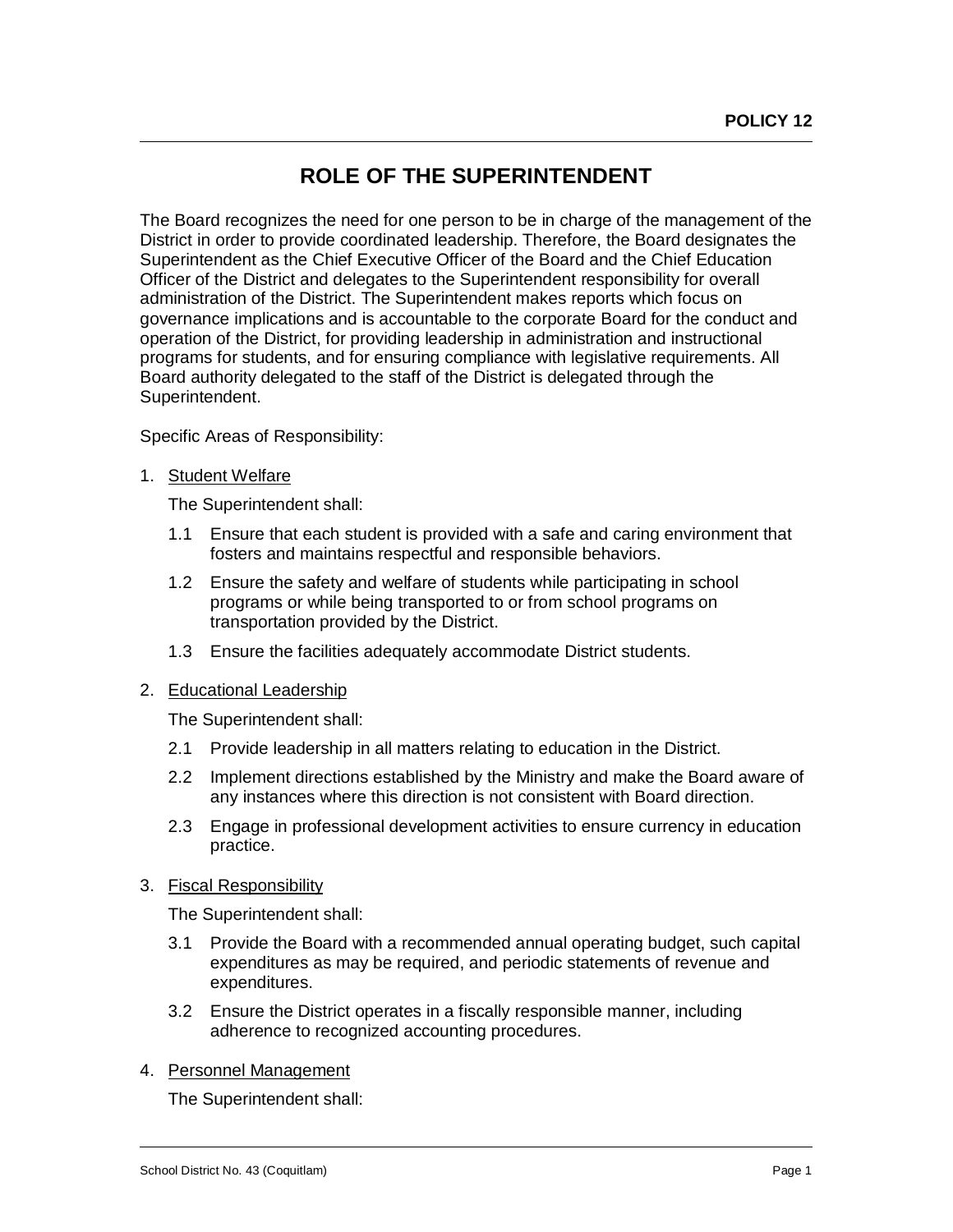- 4.1 Have overall authority and responsibility for all personnel-related issues, except: the development of mandates for collective bargaining and those personnel matters precluded by Board policy, legislation or collective agreements.
- 4.2 Promote at all times a high standard of professional leadership, effective human relationships, and a spirit of educational advancement throughout the District.
- 4.3 Monitor and improve the quality of instruction and the performance of all staff.

# 5. Policy / Administrative Procedures

The Superintendent shall:

- 5.1 Proactively facilitate the planning, development, implementation and evaluation of Board policies.
- 5.2 Provide leadership in the development, implementation, evaluation and editing of administrative procedures.

## 6. Superintendent / Board Relations

The Superintendent shall:

- 6.1 Establish and maintain positive professional working relations with the Board.
- 6.2 Respect and honor the Board's role and responsibilities, and facilitate the implementation of that role as defined in Board policy.
- 6.3 Keep the Board informed through appropriate monitoring reports which focus on governance implications of developments within the District.

# 7. Planning and Reporting

The Superintendent shall:

- 7.1 Lead the District Performance Planning process and implement the plan as approved and involve the Board appropriately in this process (Board approval of process and timelines, Board identification of priorities, provision for Board input early in the process, and final Board approval).
- 7.2 Report annually on results achieved.
- 7.3 Lead the District Directions process culminating in Board approval of the District goals and key results.
- 7.4 Keep the Board informed through the presentation of a Superintendent's report at regular Board meetings.

#### 8. Organizational Management

The Superintendent shall:

- 8.1 Demonstrate effective organizational skills resulting in District compliance with all legal, Ministerial and Board mandates and timelines.
- 8.2 Report to the Minister with respect to matters identified in and required by the School Act.

 $\overline{a}$